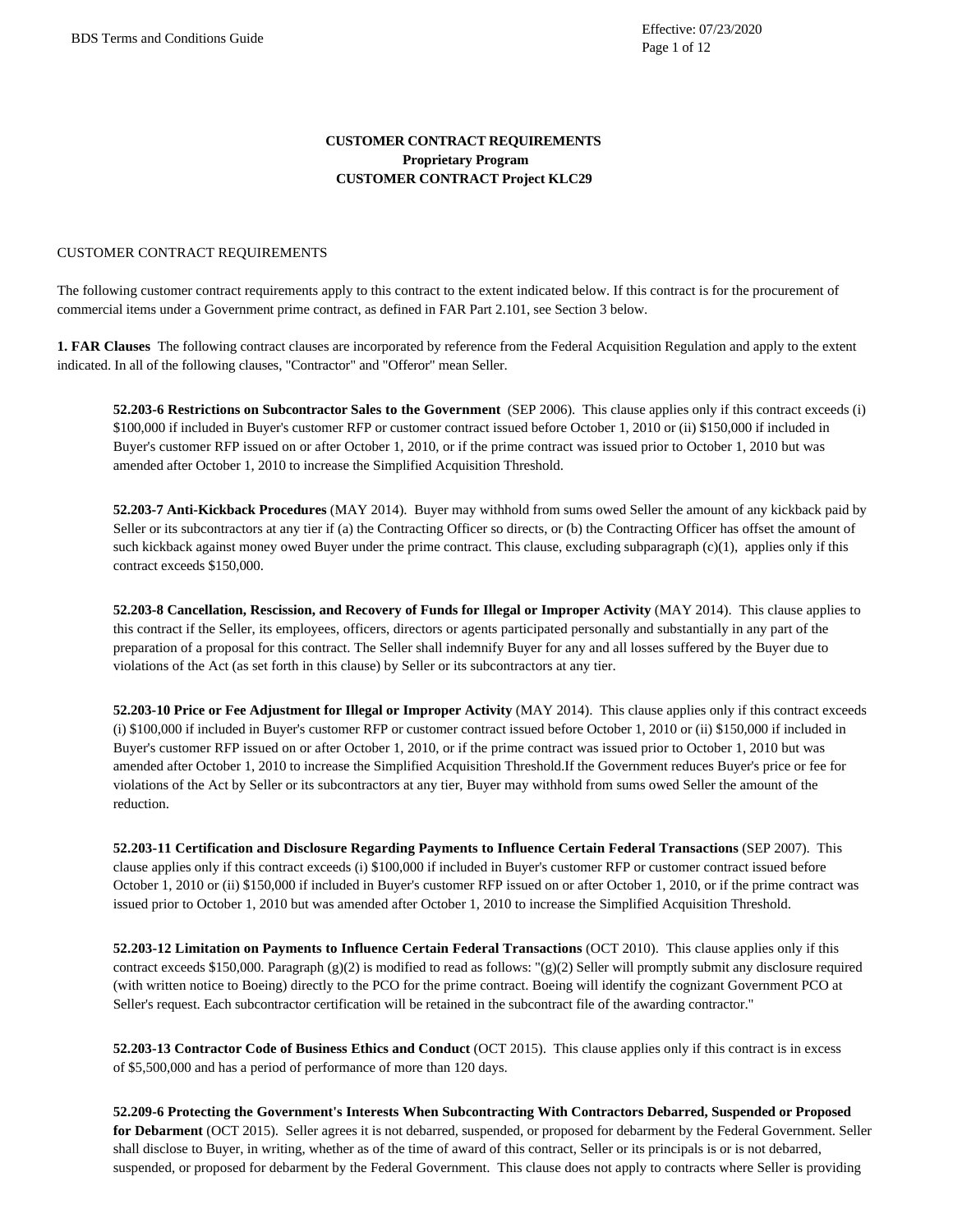commercially available off-the shelf items.

**52.211-5 Material Requirements** (AUG 2000). Any notice will be given to Buyer rather than the Contracting Officer.

**52.211-15 Defense Priority and Allocation Requirements** (APR 2008). This clause is applicable if a priority rating is noted in this contract.

**52.215-10 Price Reduction for Defective Certified Cost or Pricing Data** (AUG 2011). This clause applies only if this contract exceeds the threshold set forth in FAR 15.403-4 and is not otherwise exempt. In subparagraph (3) of paragraph (a), insert "of this contract" after "price or cost." In Paragraph (c), "Contracting Officer" shall mean "Contracting Officer or Buyer." In Paragraphs (c)(1),  $(c)(1)(ii)$ , and  $(c)(2)(i)$ , "Contracting Officer" shall mean "Contracting Officer or Buyer." In Subparagraph  $(c)(2)(i)(A)$ , delete "to the Contracting Officer." In Subparagraph (c)(2)(ii)(B), "Government" shall mean "Government or Buyer." In Paragraph (d), "United States" shall mean "United States or Buyer."

**52.215-12 Subcontractor Certified Cost or Pricing Data** (OCT 2010). This clause applies only if this contract exceeds the threshold set forth in FAR 15.403-4 and is not otherwise exempt. The certificate required by paragraph (b) of the referenced clause shall be modified as follows: delete "to the Contracting Officer or the Contracting Officer's representative" and substitute in lieu thereof "to The Boeing Company or The Boeing Company's representative (including data submitted, when applicable, to an authorized representative of the U.S. Government)."

**52.215-14 Integrity of Unit Prices** (OCT 2010). This clause applies except for contracts at or below \$150,000; construction or architect-engineer services under FAR Part 36; utility services under FAR Part 41; services where supplies are not required; commercial items; and petroleum products.

**52.215-18 Reversion or Adjustment of Plans for Postretirement Benefits Other Than Pensions (PRB)** (OCT 1997). This clause applies to this contract if it meets the requirements of FAR 15.408(j).

**52.215-19 Notification of Ownership Changes** (OCT 1997). This clause applies to this contract if it meets the requirements of FAR 15.408(k).

**52.215-21 Requirement for Certified Cost or Pricing Data or Information Other Than Certified Cost and Pricing Data - Modifications** (OCT 2010). This clause applies only if this contract exceeds the threshold set forth in FAR 15.403-4. The term "Contracting Officer" shall mean Buyer. Insert the following in lieu of paragraph (a)(2): "Buyer's audit rights to determine price reasonableness shall also apply to verify any request for an exception under this clause. For items priced using catalog or market prices, or law or regulation, access does not extend to cost or profit information or other data relevant solely to the Contractor's determination of the prices to be offered in the catalog or marketplace."

**52.219-9 Small-Business Subcontracting Plan** (JAN 2017). This clause applies only if this contract exceeds \$700,000 and Seller is not a small business concern. Seller shall adopt a subcontracting plan that complies with the requirements of this clause. In addition, Seller shall submit to Buyer Form X31162, Small Business Subcontracting Plan Certificate of Compliance. In accordance with paragraph (d)(10)(iv), Seller agrees that it will submit the ISR and/or SSR using eSRS, and, in accordance with paragraph (d)(10)(vi), Seller agrees to provide the prime contract number, its own DUNS number, and the email address of Seller's official responsible for acknowledging or rejecting the ISRs, to its subcontractors with subcontracting plans.

**52.222-1 Notice to the Government of Labor Disputes** (FEB 1997). The terms "Contracting Officer" shall mean Buyer.

**52.222-21 Prohibition of Segregated Facilities** (APR 2015).

**52.223-3 Hazardous Material Identification and Material Safety Data Basic (JAN 1997), Alternate I (JUL 1995)** . This clause applies only if Seller delivers hazardous material under this contract.

**52.227-1 Authorization and Consent** (DEC 2007).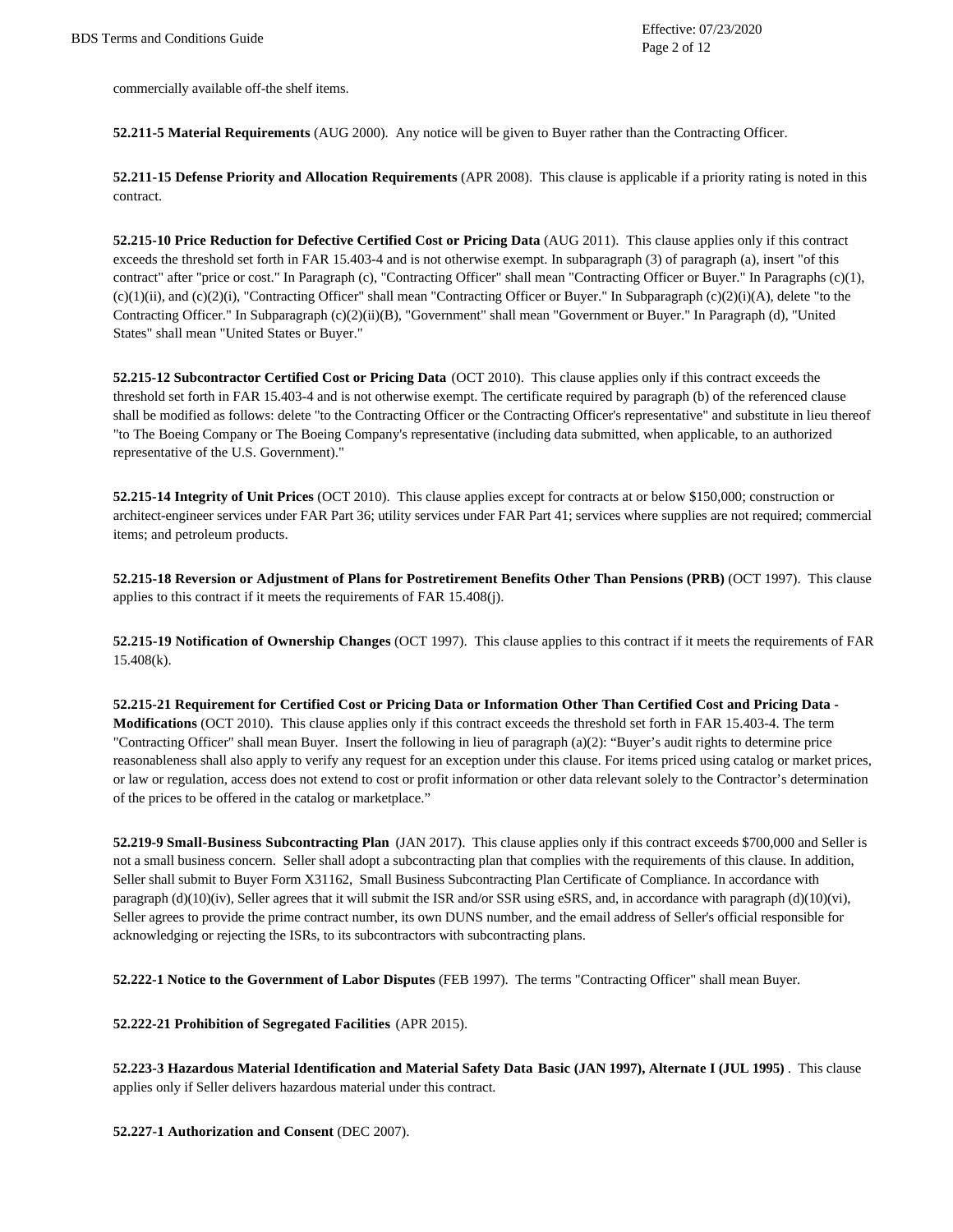**52.227-2 Notice and Assistance Regarding Patent and Copyright Infringement** (DEC 2007). A copy of each notice sent to the Government shall be sent to Buyer.

**52.227-10 Filing of Patent Applications - Classified Subject Matter** (DEC 2007).

**52.227-11 Patent Rights -- Ownership by the Contractor** (MAY 2014). This clause applies only if this contract is for experimental, developmental, or research work and Seller is a small business firm or nonprofit organization. In this clause, "Contractor" means Contractor, references to the Government are not changed and the subcontractor has all rights and obligations of the Contractor in the clause.

**52.227-14 Rights in Data--General** (MAY 2014). This clause applies only if data, as defined in paragraph (a) of the clause, will be produced, furnished, or acquired under this contract.

**52.227-14 Rights in Data--General Alternate I** (DEC 2007). This clause applies only if data, as defined in paragraph (a) of the clause, will be produced, furnished, or acquired under this contract.

**52.227-14 Rights in Data--General Alternate II** (DEC 2007). This clause applies only if data, as defined in paragraph (a) of the clause, will be produced, furnished, or acquired under this contract.

**52.227-14 Rights in Data--General Alternate III** (DEC 2007). This clause applies only if data, as defined in paragraph (a) of the clause, will be produced, furnished, or acquired under this contract.

**52.227-14 Rights in Data--General Alternate IV** (DEC 2007). This clause applies only if data, as defined in paragraph (a) of the clause, will be produced, furnished, or acquired under this contract.

**52.227-14 Rights in Data--General Alternate V** (DEC 2007). This clause applies only if data, as defined in paragraph (a) of the clause, will be produced, furnished, or acquired under this contract.

**52.227-21 Technical Data Declaration, Revision, and Withholding of Payments-Major Systems** (MAY 2014). The term "Contracting Officer" shall mean "Buyer." In paragraph (b) (2), the term "Government" shall mean "Buyer."

**52.227-22 Major System-Minimum Rights** (JUN 1987).

**52.230-6 Administration of Cost Accounting Standards** (JUN 2010). Add "Buyer and the" before "CFAO" in paragraph (m). This clause applies if clause H001, H002, H004 or H007 is included in this contract.

**52.234-1 Industrial Resources Developed Under Title III Defense Production Act** (SEP 2016).

**52.237-2 Protection of Government Buildings, Equipment, and Vegetation** (APR 1984). This clause applies only if work will be performed on a Government installation. "Contracting Officer" shall mean Buyer.

**52.251-1 Government Supply Sources** (APR 2012). This clause applies only if Seller is notified by Buyer in writing that Seller is authorized to purchase from Government supply sources in the performance of this contract.

**52.253-1 Computer Generated Forms** (JAN 1991).

**2. Commercial Items** If goods or services being procured under this contract are commercial items and Clause H203 is set forth in the purchase order, the foregoing Government clauses in Sections 1 and 2 above are deleted and the following FAR/DFARS clauses are inserted in lieu thereof:

**52.209-6 Protecting the Government's Interests When Subcontracting With Contractors Debarred, Suspended or Proposed for Debarment** (OCT 2015). Seller agrees it is not debarred, suspended, or proposed for debarment by the Federal Government. Seller shall disclose to Buyer, in writing, whether as of the time of award of this contract, Seller or its principals is or is not debarred,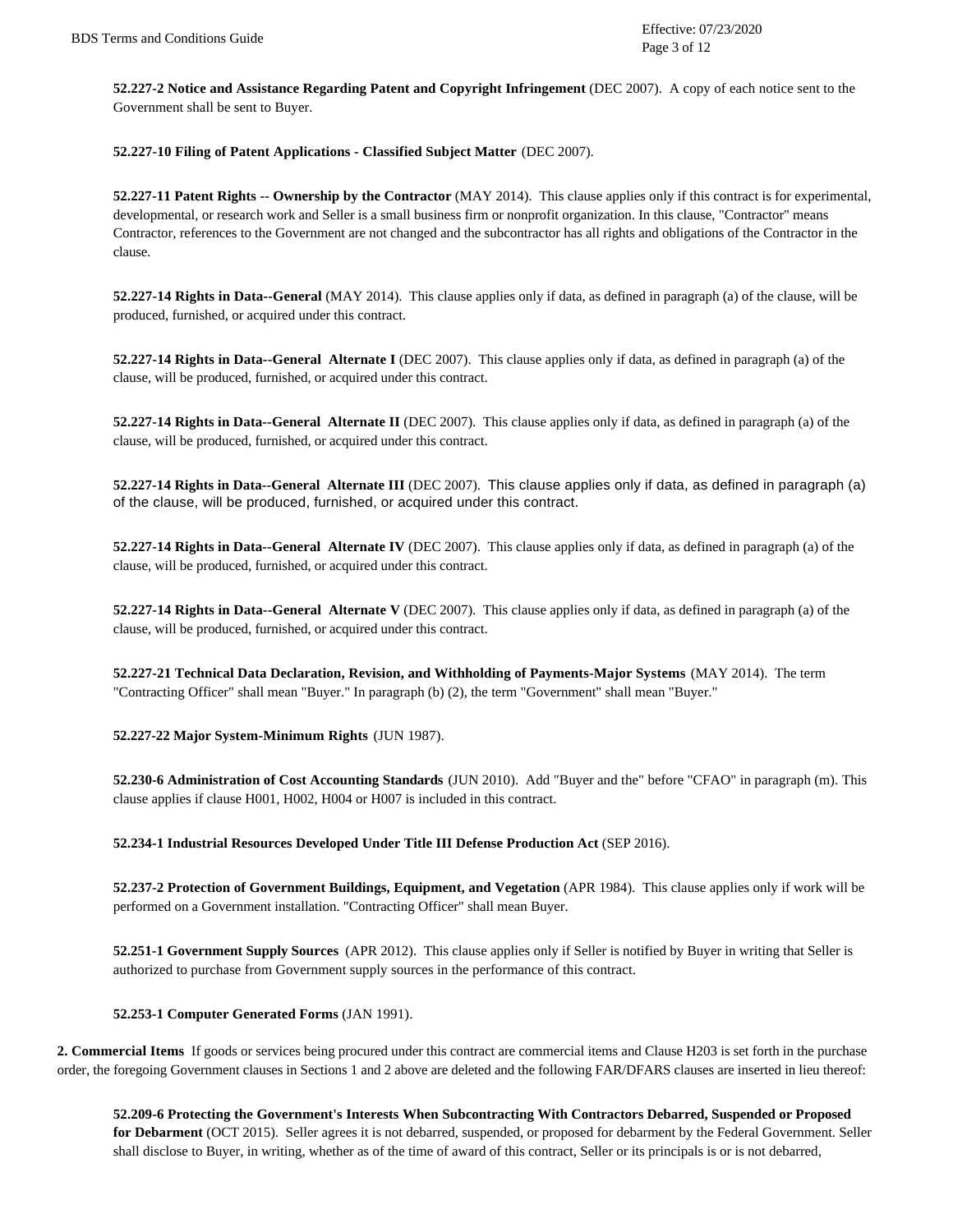suspended, or proposed for debarment by the Federal Government. This clause does not apply to contracts where Seller is providing commercially available off-the shelf items.

#### **52.219-8 Utilization of Small Business Concerns** (NOV 2016).

**52.222-26 Equal Opportunity** (SEP 2016).

**52.222-35 Equal Opportunity for Veterans.** (OCT 2015). This clause applies if this contract is \$150,000 or more unless exempted by rules, regulations, or orders of the Secretary of Labor.

**52.222-36 Equal Opportunity for Workers with Disabilities** (JUL 2014). This clause applies only if this contract exceeds \$15,000.

**52.222-37 Employment Reports on Veterans** (FEB 2016). This clause applies if the Contract is \$150,000 or more.

**52.222-54 Employment Eligibility Verification** (OCT 2015). This clause applies to all subcontracts that (1) are for (i) commercial or noncommercial services (except for commercial services that are part of the purchase of a COTS item, or an item that would be a COTS item, but for minor modifications performed by the COTS provider and are normally provided for that COTS item), or (ii) construction; (2) has a value of more than \$3,500; and (3) includes work performed in the United States.

#### **52.223-18 Encouraging Contractor Policies To Ban Text Messaging While Driving** (AUG 2011).

**52.244-6 Subcontracts for Commerical Items** (NOV 2017). Clauses in paragraph (c) (1) are applicable to Seller for commercial items ordered by Buyer from Seller under this Contract.

**52.245-1 Government Property** (JAN 2017). This clause applies if Government property is acquired or furnished for contract performance. "Government" shall mean Government throughout except the first time it appears in paragraph (g)(1) when "Government" shall mean the Government or the Buyer.

**3. Prime Contract Special Provisions** The following prime contract special provisions apply to this purchase order

#### **P1297 Special Provisions** .

### **(A) Foreign Nationals - Foreign Sources**

(1) For the purposes of this clause,

(i) Foreign nationals are those persons not citizens of, not nationals of, or resident/immigrant aliens to, the United States;

ii) Foreign representative is anyone, regardless of nationality or citizenship, acting as an agent, representative, official, or employee of a foreign government, a foreign-owned or influenced firm, corporation, or person; and

(2) Foreign sources are those sources (vendors, subcontractors, and suppliers) not owned and controlled by citizens or immigrant aliens of the United States.

(3) Nothing in this clause is intended to waive any requirement imposed by any other U.S. Government agency with respect to employment of foreign nationals or export-controlled data and information. (4) Seller acknowledges that equipment and technical data generated or delivered in the performance of this contract is controlled by the International Traffic in Arms Regulation (ITAR), 22 CFR Sections 121 through 128, and require an export license before assigning any foreign national to perform work under this contract or before granting access to foreign nationals to any equipment and technical data generated or delivered in performance of this contract (see 22 CFR Section 125). Seller agrees to notify and obtain the written approval of Buyer prior to assigning or granting access to any work, equipment, or technical data generated or delivered in the performance of this contract to foreign nationals or their representatives. This notification will include the name and country of origin of the foreign national or representative, the specific work, equipment, or data to which the person will have access, and whether the foreign national is cleared to have access to technical data (DoD 5220.22-M, National Industrial Security Program Operating Manual (NISPOM)).

### **(B) Export-Controlled Data Restrictions**

- (1) For the purpose of this clause,
	- (i) Foreign person is any person who is not a citizen of the U.S. or lawfully admitted to the U.S.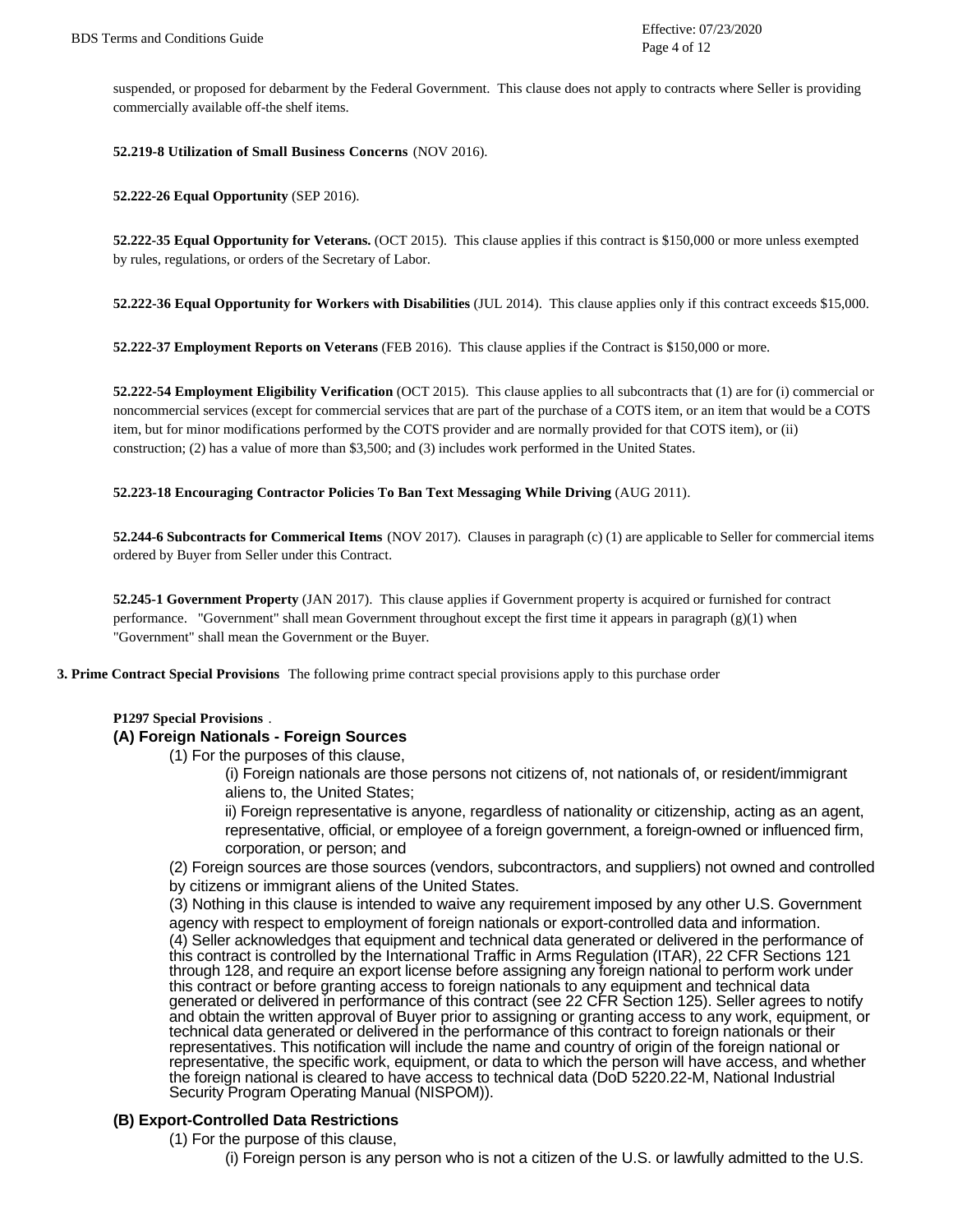for permanent residence under the Immigration and Nationality Act, and includes foreign corporations, foreign organizations, and foreign governments;

(ii) Foreign representative is anyone, regardless of nationality or citizenship, acting as an agent, representative, official, or employee of a foreign government, a foreign-owned or influenced firm, corporation, or person; and

(iii) Foreign sources are those sources (vendors, subcontractors, and suppliers) owned and controlled by a foreign person.

(2) Seller shall place a clause in subcontracts containing appropriate export control restrictions, set forth in this clause.

(3) Nothing in this clause waives any requirement imposed by any other U.S. Government agency with respect to employment of foreign nationals or export-controlled data and information.

(4) Equipment and technical data generated or delivered in the performance of this contract are controlled by the International Traffic in Arms Regulation (ITAR), 22 CFR Sections 121 through 128. An export license is required before assigning any foreign source to perform work under this contract or before granting access to foreign persons to any equipment and technical data generated or delivered during performance (see 22 CFR Section 125). Seller shall notify Buyer and obtain the written approval of Buyer prior to assigning or granting access to any work, equipment, or technical data generated or delivered in the performance of this contract to foreign persons or their representatives. This notification shall include the name and country of origin of the foreign person or representative, the specific work, equipment, or data to which the person will have access, and whether the foreign person is cleared to have access to technical data (DoD 5220.22-M, National Industrial Security Program Operating Manual (NISPOM)).

# **(C) Unusually Hazardous Risk Coverage**

The parties agree to continue a dialogue regarding unusually hazardous risk coverage and to seek to define and clarify coverage appropriate under this contract through test and mission operations.

## **(D) Property Administration and Control**

The Seller shall maintain adequate property control procedures, records, and a system of identification for all Government property accountable to this contract in accordance with FAR Part 45.

# **(E) Late Delivery**

When the Seller encounters difficulty in meeting performance requirements, or anticipates difficulty in complying with the contract delivery schedule or date, it shall immediately notify the Boeing Subcontracts Administrator in writing giving pertinent details to be transmitted after review to the customer.

# **(F) Foreign Ownership, Control or Influence**

The Government intends to secure services or equipment from firms which are not under foreign ownership, control or influence (FOCI). Offerors are required to request, collect and forward to the Government the Standard Form (SF) 328, certificate Pertaining to Foreign Interests from all Subcontractors undertaking classified work under the Offeror's direction and control.

# **(G) Commercial Off the Shelf (COTS) Software Rights**

Notwithstanding any other provisions of this contract, in the event the terms of this contract require the delivery of software under this contract that is a "commercial item, as that term is defined in 48 C.F.R. 227.702-1 (Oct 1995), consisting of "commercial computer software" and "commercial computer software documentation" as such terms are used in 48 C.F.R. 12.212 (Sep 1995). Consistent with 48 C.F.R. 12.212 and 48 C.F.R. 227.7202- 1 through 227.7202-4 (June 1995), all U.S. Government End Users acquire such commercial software licenses with only those rights set forth therein. The licensed commercial software (including related documentation is provided to the U.S. Government End Users (i) only as a commercial end item; and (ii) only pursuant to this Agreement.

### **(H) Intention to Use Consultants – Aug 1996**

The Government intends to utilize the services of nongovernmental engineering organizations in technical, advisory and consulting roles for overall technical review of the activities covered by this contract. Although the consultants shall not have the right of technical direction, they shall from time to time and on a frequent basis attend technical reviews, participate in technical interchange meetings, observe national processing, witness fabrication and assembly, and monitor testing within the Contractor and Subcontractor facilities. The consultants will this require access to program-related Contractor facilities and documentation. Contractor proprietary data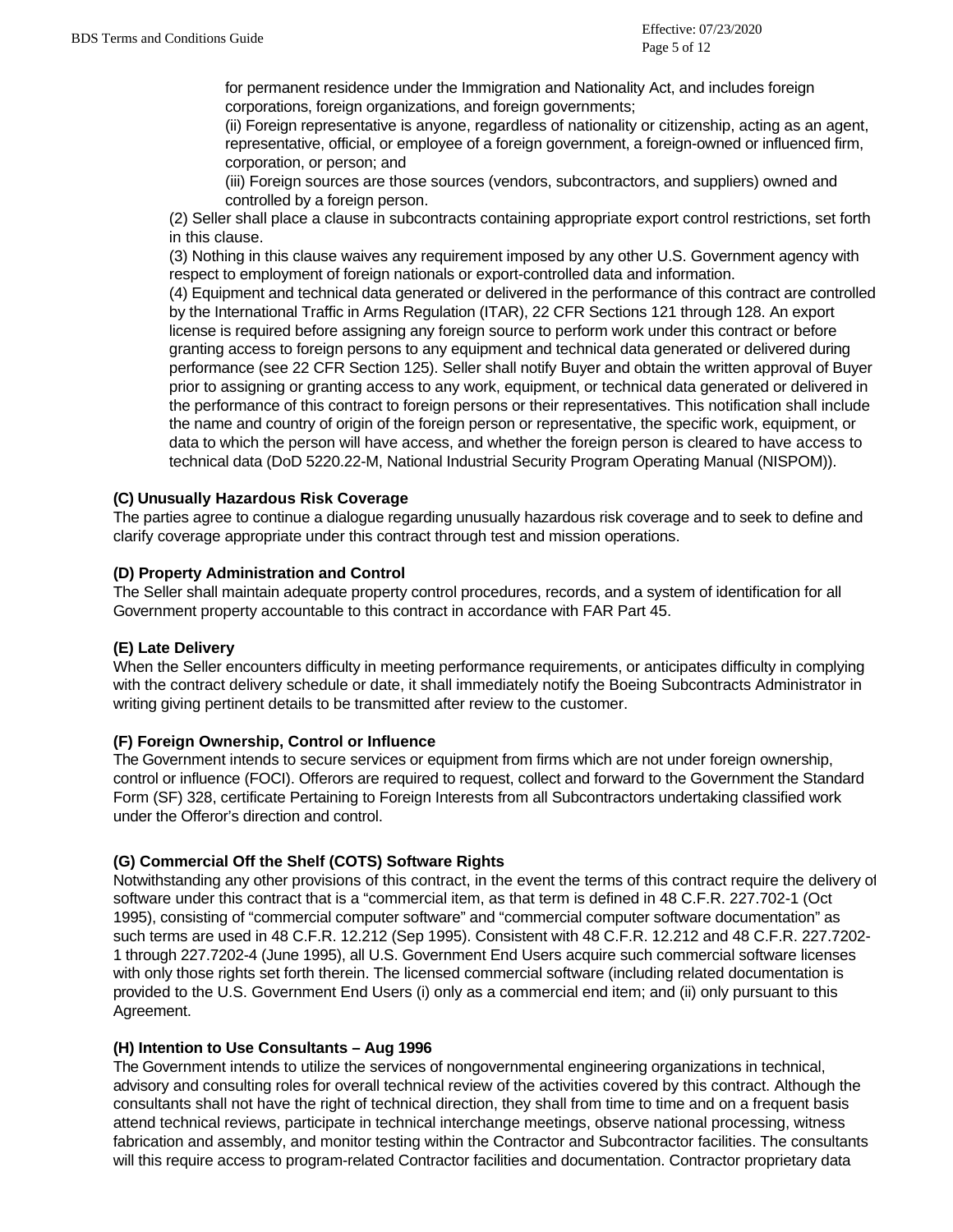shall not be made available to consultants unless and until a protection agreement has been generated between the consultant and the Contractor and evidence of such agreement made available to the Government.

## **(I) Technical Data or Computer Software Previously Delivered to the Government**

The Offeror shall attach to its offer an identification of all documents or other media incorporating technical data or computer software it intends to deliver under this contract with other than unlimited rights that are identical or substantially similar to documents or other media that the Offeror has produced for, delivered to, or is obligated to deliver to the Government under any contract or subcontract.

## **(J) Organizational Conflicts of Interest; General**

(a) Seller warrants that, to the best of its knowledge and belief, there are no relevant facts that could give rise to Organizational Conflicts of Interest, as defined in FAR 9.501. Or, alternatively, the contract warrants that it had disclosed all relevant information regarding any actual or potential organizational conflicts of interest.

(b) Seller agrees that if an organizational conflict of interest with respect to this contract is discovered during its performance, an immediate and full disclosure in writing shall be made to the Contracting Officer, through Buyer). Such notification shall include a description of the action the Seller has taken or proposes to take to avoid, neutralize or mitigate such conflicts. Seller shall continue performance until notified by Buyer of any contrary actions to be taken. Buyer may however, terminate the contract for its convenience if it deems such termination to be in the best interest of the Buyer.

(c) If Seller was aware of an organizational conflict of interest before award of this contract and did not fully disclose the conflict to Buyer, the Buyer may terminate the contract for default.

(d) Seller shall insert a clause containing all the terms and conditions of this clause in all subcontracts for work to be performed similar to the services provided by Seller, and the terms "contract", "Seller" and "contracting officer" modified appropriately to preserve the Government's rights.

(e) Before a contract modification is made that adds new work or significantly increases the period of performance, the Seller shall agree to submit either an organizational conflict of interest disclosure or representation or an update of a previously submitted disclosure or representation, if requested by Buyer (f) Seller further agrees that Government (or Buyer) may periodically review Seller's compliance with these provisions of require such self-assessments or additional certifications as Buyer deems appropriate.

# **(K) Non Publicity**

(a) Seller shall not use or allow to be used any aspect of this solicitation and/or contract for publicity. "Publicity" means, but is not limited to, advertising (e.g. trade magazines, newspapers, internet, radio, television, etc.), communications with the media, marketing, or a reference for new business. It is further understood that this obligation shall not expire upon completion or termination of this contract, but will continue indefinitely. The contract may request a waiver or release from the foregoing but shall not deviate there from unless authorized to do so in writing by Buyer. Sellers are not required to obtain waivers when informing the offices within this agency of contracts it has performed or in the process of performing provided there are no security restrictions. Sellers may include the requirements for security clearances up to the TS, SCI level in public employment advertisements; however theses advertisements may not describe the scope of polygraph requirements in any manner. Violations of this clause constitute a major breach of contract, and the contract may be terminated for default, without the requirement of a10-day cure notice.

(b) The Seller shall include the substance of this clause, including this paragraph (b), in each subcontract issued under this contract.

# **(L) Restrictions Regarding Former Sponsor Employees**

(a) Except as authorized in writing by Buyer, the Seller shall not use any person in the direct performance of this contract who:

(1) has resigned from employment with the sponsor within the previous 18 months

(2) has been barred from performing Sponsor contracts for a period of time as a result of a

recommendation from Sponsor Advocacy Board.

(3) was terminated from employment with the Sponsor

(b) Paragraph (a) includes the use of a person as a Seller employee, subcontractor employee, consultant, independent contractor, or similar arrangement.

(c) Paragraph (a) (1) does not apply to persons who retired from the Sponsor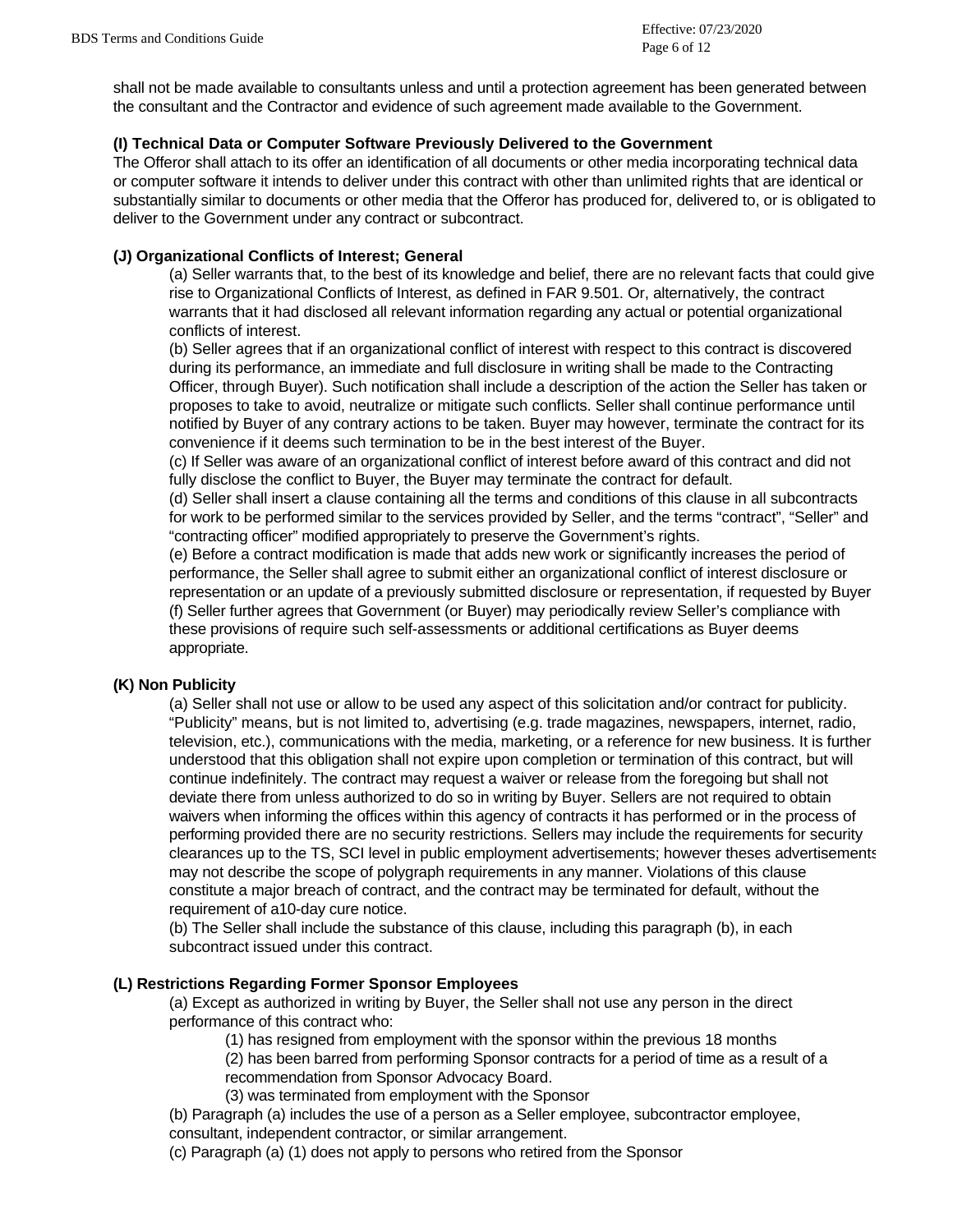(d) Seller agrees to include in each subcontract a clause requiring compliance with these restrictions by the subcontractor and succeeding levels of subcontracts.

## **(M) Timely Notice of Litigation**

(a) Seller hereby agrees to immediately give written notice to the Contracting Officer (or Buyer) of any current litigation of any anticipated litigation that may arise during the course of the performance of this contract or hereafter, that involves or in any way relates to or affects: (1) any aspect of this contract, (2) its terms or costs, (3) pertinent subcontracts, or (4) the Customer's (or Buyer's) relationship with the Seller or subcontractors This notice requirements is a continuing obligation and survives termination, settlement of close-out of the contract.

(b) The Contracting Officer (or Buyer) shall have access to and the right to examine any pertinent books, documents, papers and records of the Seller or subcontractor (s) involving customer transactions related to any contract litigation.

(c) Notwithstanding the foregoing, nothing in this agreement shall constitute a waiver of either party's rights in litigation. Including but not limited to, the rights of attorney-client privilege, to obtain injunctive relief, and/or any rights of remedies available.

(d) The Seller agrees to insert paragraphs (a) through (d) of this clause in any subcontract under this contract. In the event of litigation, the subcontractor shall immediately notify the next tier subcontractor of Buyer, as the case may be, of all relevant information with respect to such litigation.

## **(N) Protection of Information**

(a) It is the Government's intent to ensure proper handling of sensitive planning, budgetary, acquisition and contracting information that will be provided to or developed by, the Seller during contract performance. It is also the Government's intent to protect the proprietary rights of industrial Sellers whose data the Seller may receive in fulfilling its contractual commitments hereunder.

(b) Accordingly, the Seller agrees it will not disclose, divulge, discuss or otherwise reveal information to anyone of any organization not authorized access to such information without the express written approval of the Contracting Officer (or Buyer). The Seller shall require that each of its employees assigned to work on subcontracts issued hereunder, execute nondisclosure agreements acknowledging the above restrictions before providing them access to such information. Seller shall also require all future company employees, subcontractors, and subcontractor employees needing similar access to such information to execute nondisclosure agreements prior to providing them access to the above identified information. The requirements for the Seller to secure nondisclosure agreements from their employees may be satisfied by having each employee sign on nondisclosure agreement as a term of their employment, and need not be accomplished separately for each individual contract for which the employee will support., unless a separate agreement is specifically requested by the Contracting Officer, through Buyer. Seller will make copies of these individual agreements available to Buyer upon request. The restrictions do not apply to such information after the Government has released it to the Seller community, either in preparation for or as part of a future procurement, or through such means as dissemination at Contractor Industrial Forums.

(c) Seller further agrees that any source documents furnished by the Government and any Seller documents developed therefrom in the performance of this contract are the sole property of the Government and will be held in the strictest confidence.

(d) If the work to be performed under this contract requires access to the proprietary data of other companies, the contract agrees to enter into an agreement with the company that has developed this proprietary information to:

1) protect such proprietary data from unauthorized use or disclosure for as long as the information remains proprietary;

2) refrain from using the information for any purpose other than support of this Government contract for which it was furnished. Seller shall provide a properly executed copy of such agreement(s) to Buyer. These restrictions are not intended to protect data furnished voluntarily without limitations on their use. Neither are they intended to protect data, available to the Government or Seller, from other sources without restriction.

(e) The Seller agrees to include in each subcontract a clause requiring compliance by the subcontractor and succeeding levels of subcontractors with the terms and condition herein.

(f) Seller agrees to indemnify and hold harmless the Government and Buyer. Its agents and employees from every claim or liability, including attorney fees, court costs, and expenses arising out of, or in any way related to, the misuse or unauthorized modification, reproduction, release, performance, display, or disclosure of data with restrictive legends received in performance of this contract by the Seller or any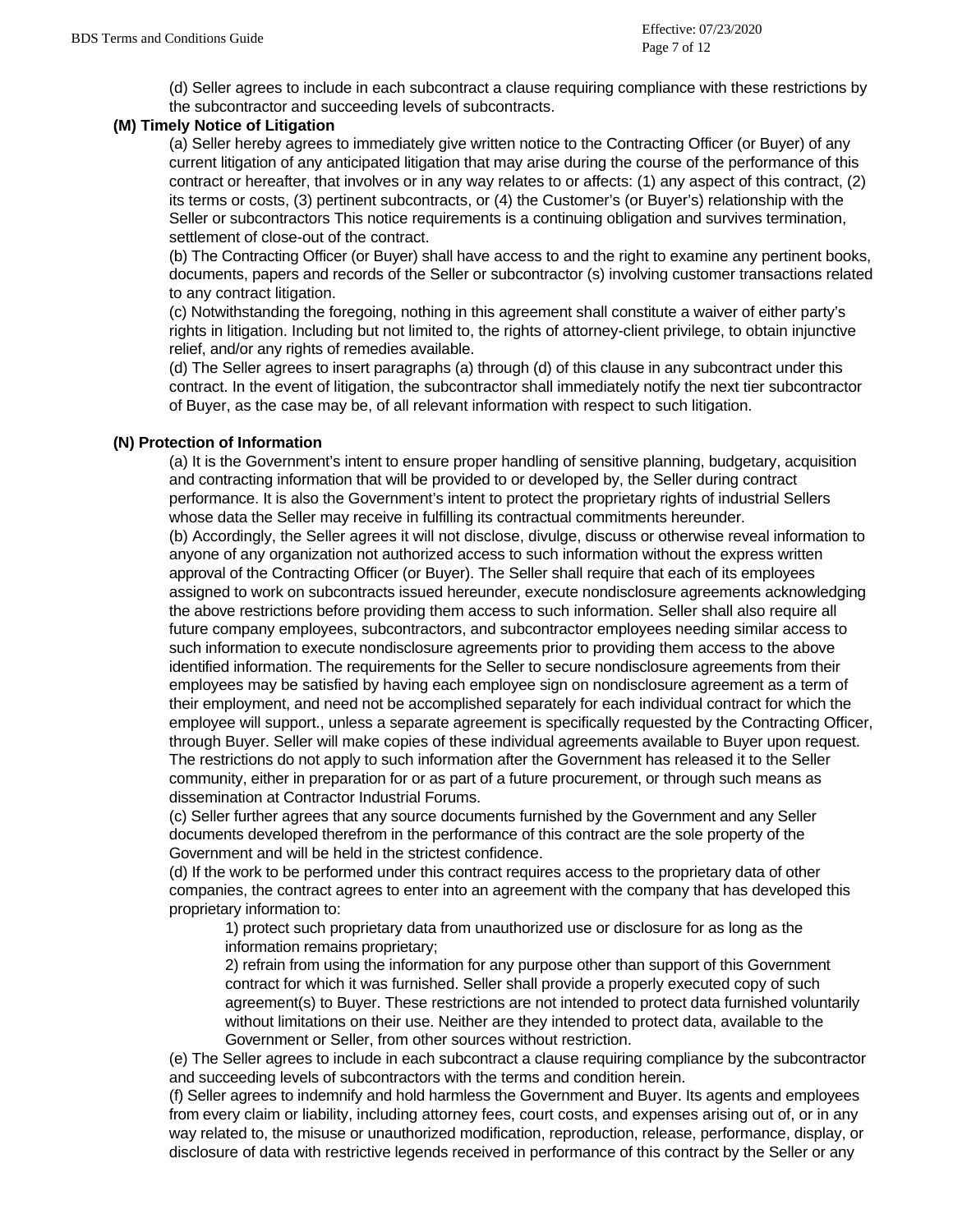person to whom the Seller has released or disclosed the data.

(g) Seller further agrees that the Government may periodically review the Seller's compliance with these provisions or require such assessments or additional certifications as the Government deems appropriate. Seller is on notice that this clause supplements, but does not supersede, the Seller's obligation under paragraph (b) of the provision entitled "Organizational Conflicts of Interest-General."

### **(O) Workplace Health and Safety**

(a) Seller shall comply with the Occupational Safety and Health Act (OSHA) of 1970 (29U.S.C Section 651 et seq.) and regulations promulgated thereunder including, but not limited to, the standards issued by the Secretary of Labor at Part 1926 and Part 1910 of Title 29 of the Code of Federal Regulations. Seller shall also comply with all applicable state occupational safety and health laws and regulations. Noncompliance shall be grounds for termination of this contract in accordance with its default provisions.

## **(P) Accident Reporting**

(a) Seller shall provide oral notification to Buyer when an accident occurs on Federal property in connection with performance of this contract. Notification must be given not later than twenty-four (24) hours after the accident occurs.

(b) When requested by Buyer, Seller shall conduct an investigation of the accident and shall prepare a report that identifies all pertinent facts related to the accident. The report shall include, but not be limited to, the underlying cause(s) of the accident and the actions Seller shall take to prevent the recurrence of similar accidents. The Seller shall submit the report to Buyer not later than fourteen (14) calendar days from the date accident occurs.

(c) The Government may elect to conduct an investigation of the accident with the assistance of the Seller.

(d) Compliance with the provisions of this clause shall not entitle Seller to an equitable adjustment in contract price or to an extension of performance schedule.

(e) Seller shall incorporate this clause, including this paragraph (e), in all subcontracts, with appropriate changes in the designation of the parties.

# **(Q) Ground and Flight Risk**

(a) Definitions. As used in this clause –

(1) "Aircraft", unless otherwise provided in the contract Schedule, means –

(i) Aircraft to be delivered to the Government under this contract (either before or after Government acceptance), including complete aircraft and aircraft in the process of being manufactured, disassembled, or reassembled: provided that an engine, portion of a wing of a wing is attached to a fuselage of the aircraft;

(ii) Aircraft, whether in a state of disassembly or reassembly, furnished by the Government to the Seller under this contract, including all Government property installed, in the process of installation, or temporarily removed; provided that the aircraft and property are not covered by separate bailment agreement;

(iii) Aircraft furnished by the Seller under this contract (either before or after Government acceptance); or (iv) Conventional winged aircraft, as well as helicopters, vertical take-off or landing aircraft, lighter than air ships, unmanned aerial vehicles, or other nonconventional aircraft specified in this contract.

(2) "Seller's managerial personnel" means the Seller's directors' officers, managers,

superintendents or equivalent representatives who have supervision or direction of –

(i) All, or substantially all, of the Seller's business;

(ii) All, or substantially all, of the Seller's operation at any one plant or separate location; or

(iii) A separate and complete major industrial operation.

(3) "Seller's premises" means those premises, including subcontractor's premises, designated in the Schedule or in writing by the Contracting Officer, and any other place the aircraft is moved for safeguarding.

(4) "Flight" means any flight demonstration, flight test, taxi test, or other flight made in the performance of this contract, of for the purpose of safeguarding the aircraft, or previously approved in writing by the Contracting Officer.

(i) For land based aircraft, "flight" begins with the taxi roll from a flight line on Seller's premises and continues until the aircraft has completed the taxi roll in returning to a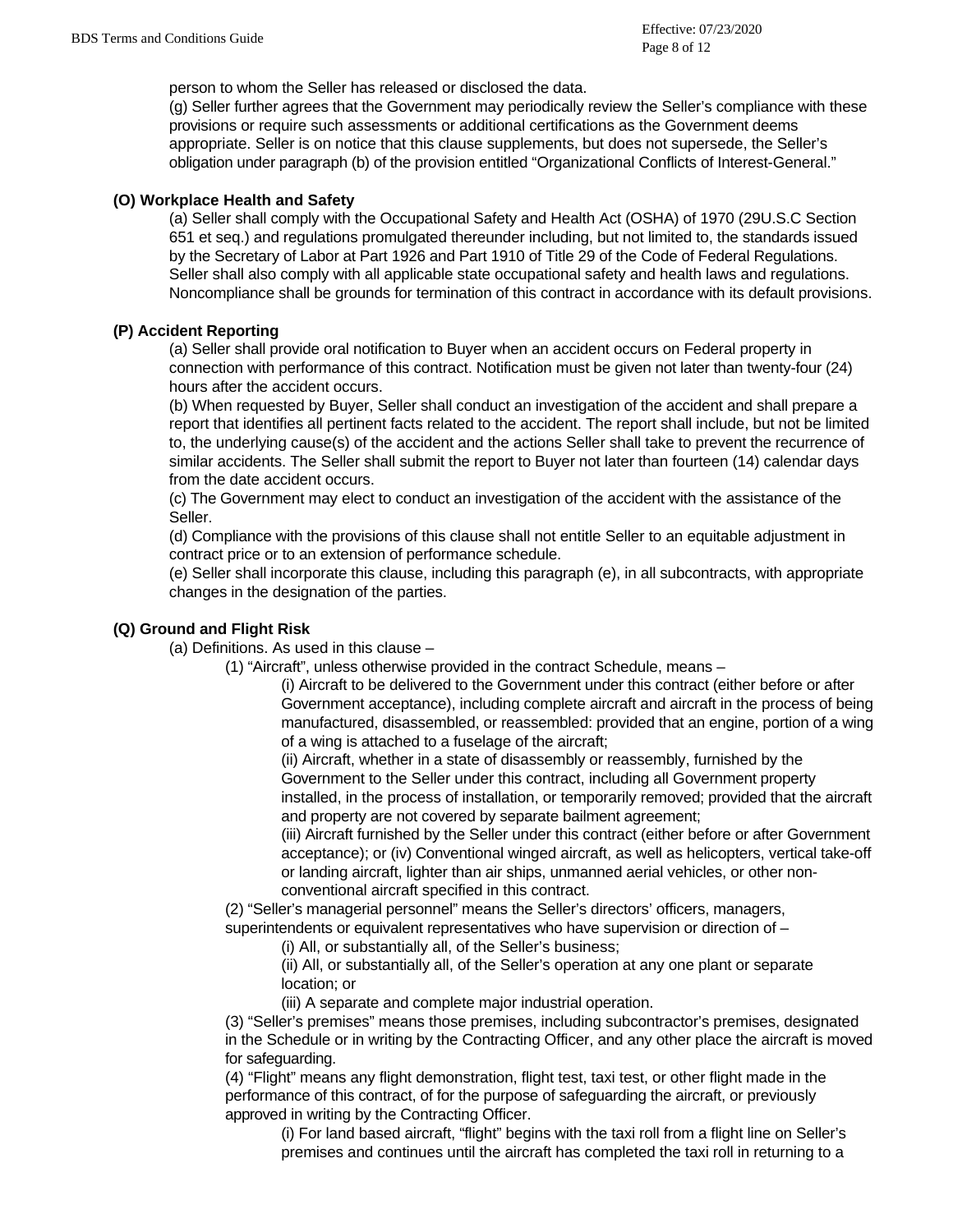flight line on the Seller's premises;

(ii) For seaplanes, "flight" begins with the launching from a ramp on the Seller's premises and continues until the aircraft has completed its landing run and is beached at a ramp on the Seller's premises;

(iii) For helicopters, "flight" begins upon engagement of the rotors for the purpose of take-off from the Seller's premises and continues until the aircraft has returned to the ground on the Seller's premises and the rotors are disengaged.

(iv) For vertical take-off aircraft, "flight" begins upon disengagement from any launching platform or device on the Seller's premises and continues until the aircraft has been engaged to any launching platform or device on the Seller's premises;

(v) All aircraft off the Seller's premises shall be considered to be in flight when on the ground or water for reasonable periods following emergency landings. Landings made in performance of this contract, or landings approved in writing by the Contracting Officer.

(5) "Flight crew member" means the pilot, the co-pilot, and, unless otherwise provided in the Schedule, the flight engineer, and navigator when assigned to their respective crew positions for the purpose of conducting any flight on behalf of the Seller. It also includes any pilot of operator of an unmanned aerial vehicle. If required, a systems operator may also be assigned as a flight crew member.

(6) "In the open" means located wholly outside of buildings on the Seller's premises or other places described in the Schedule as being "in the open". Government furnished aircraft shall be considered to be located "in the open" at all times while in the Seller's possession, care, custody, or control.

(7) "Operation" means operations and tests of the aircraft and its installed equipment, accessories and power plants, while the aircraft is in the open or in motion. The term does not apply to aircraft on any production line or in flight.

(b) Combined regulation/instruction. Seller shall be bound by the operating procedures contained in the contract, including any incorporated DoD procedures, such as the combined regulation/instruction entitled "Contractors Flight and Ground Operations' (Air Force Instruction 10-220, Army Regulation 95- 20, NAVAIR Instruction 3710-1 (Series), Coast Guard Instruction M13020.3, and Defense Management Agency Instruction 8210.1) in effect on the date of contract award.

(c) Government as self-insurer. Subject to the conditions in paragraph (d) of this clause, the Government self-insures and assumes the risk of damage to, or loss or destruction of aircraft "in the open," during "operation" and in "flight", except as may be specifically provided in the Schedule as an exception to this clause. Seller shall not be liable to Government for such damage, loss, or destruction beyond the Seller's share of loss amount under the Government's self-insurance.

(d) Conditions for Government's self -insurance. The Government's assumption of risk for aircraft in the open shall continue unless the Contracting Officer finds that the Seller has failed to comply with paragraph (b) of this clause, or that the aircraft is in the open under reasonable conditions and the Seller fails to take prompt corrective action.

(1) The Contracting Officer, when finding that the Seller has failed to comply with paragraph (b) of this clause or that the aircraft is in the open under reasonable conditions, shall notify the Seller in writing, through Buyer, and shall require the Seller to make corrections within a reasonable time.

(2) Upon receipt of such notice, Seller shall promptly correct the cited conditions, regardless of whether there is agreement that the conditions are unreasonable.

(i) If the Contracting Officer later determines that the cited conditions were not unreasonable, and equitable adjustment shall be made in the contract price for any additional costs incurred in correcting the conditions.

(ii) Any dispute as to the unreasonableness of the conditions or the equitable

adjustment shall be considered a dispute under the Disputes clause of this contract. (3) If the Contracting Officer finds that the Seller failed to act promptly to correct the cited conditions or failed to correct the conditions within a reasonable time, the Contracting Officer may terminate the Governments assumption of risk for any aircraft in the open under the cited conditions. The termination will be effective at 12:01 AM on the fifteenth day following the day the written notice in received by the Seller.

(i) If the Contracting Officer later determines that the Seller acted promptly to correct the cited conditions or that the time taken by the Seller was not unreasonable, an equitable adjustment shall be made on the contract price for any additional costs incurred as a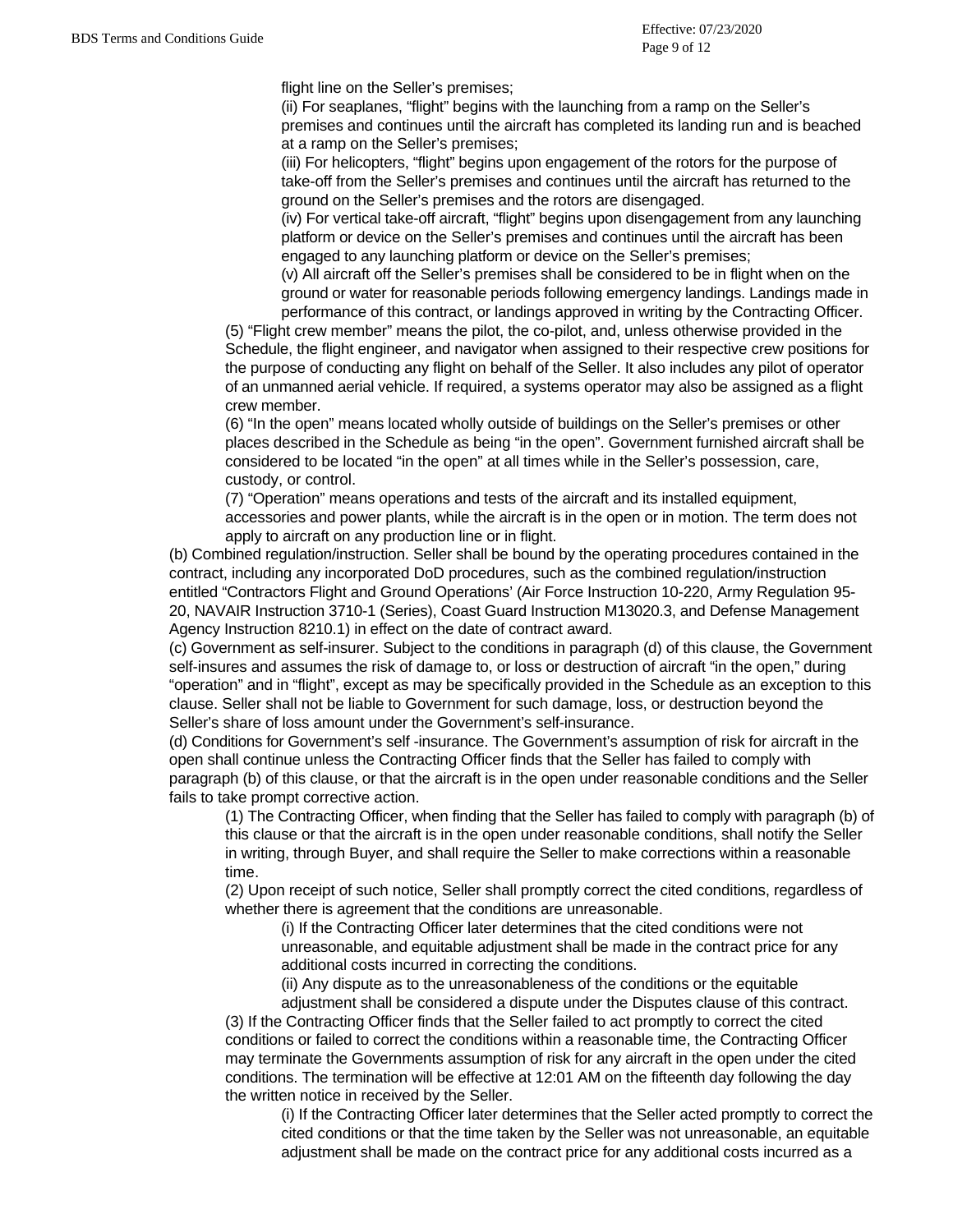result of termination of the Governments assumption of risk.

- (ii) Any dispute as to the timeliness of the Seller's action or the equitable adjustment shall be considered a dispute under the Disputes clause of this contract.
- (4) If the Government terminates its assumption of risk pursuant to the terms of this clause (i) Seller shall thereafter assume the entire risk for damage, loss, or destruction of, the affected aircraft;

(ii) Any costs incurred by the Seller (including costs of the Seller's self-insurance, insurance premiums paid to insure the Seller's assumption of risk, deductibles associated with such purchased insurance, etc. ) to mitigate its assumption of risk are unallowable costs; and

(iii)The liability provisions of the Government Property clause of this contract are not applicable to the affected aircraft.

(5) The Seller shall promptly notify the Contracting Officer, through Buyer, when unreasonable conditions have been corrected;

(i) If, upon receipt of the Seller's notice of the correction of the unreasonable conditions, the Government elects to again assume the risk of loss and relieve the Seller of its liability for damage, loss or destruction of the aircraft, the Contracting Officer will notify the Seller, through Buyer, of the Contracting Officers decision to resume the Government risk of loss. The Contactor shall be entitled to an equitable adjustment in the contract price for any insurance costs extending from the end of the third working day after the Government receipt of the Seller notice of correction until the Seller is notified that the government will resume the risk of loss.

(ii) If the Government does not again assume the risk of loss and the unreasonable conditions have been corrected, the Seller shall be entitled to an equitable adjustment for insurance costs, in any, extending after the third working day after the Government's receipt of the Seller's notice of correction.

(6) The Government's termination of its assumption of risk of loss does not relieve the Seller of its obligation to comply with all other provisions of this clause, including any incorporated operating procedures.

(e) Exclusions from the Government's assumption of risk. The Government's assumption of risk shall not extend to damage, loss, of destruction of aircraft which –

(1) Results from the failure of the Seller, due to willful misconduct or lack of good faith of any of the Seller's managerial personnel, to maintain and administer a program for the protection and preservation of the aircraft in the open ad during operation in accordance with sound industrial practice, including oversight of subcontractor's program.

(2) Is sustained during flight if either the flight or the flight crew members have not been approved in advance of any flight in writing by the Government Flight Representative designated by the Contracting Officer.

(3) Occurs in the course of transportation by rail, or by conveyance on public streets, highways, or waterways, except for Government furnished property;

(4) is covered by insurance;

(5) Consists of wear and tear; deterioration (including rust and corrosion); freezing; or mechanical, structural, or electrical breakdown or failure, unless these are the result of other loss, damage or destruction covered by this clause. (This exclusion does not apply to Government-furnished property if damage consists of reasonable wear and tear or deterioration, or results from inherent vice, e.g., a known condition of design defect, in the property); or (6) Is sustained while the aircraft is being worked on and is a direct result of the work unless such damage, loss, or destruction would be covered by insurance which would have been maintained by the Seller, but for the Governments assumption of risk.

(f) Seller's share of loss and Seller's deductible under the Government Self-insurance –

(1) Seller assumes the risk of loss and shall be responsible for the Seller's share of loss under the Governments self-insurance. That share is the lesser of –

(i) the first \$100,000 of loss or damage to aircraft in the open, during operation of in-flight resulting from each separate event, except for reasonable wear and tear and to the extent the loss or damage is caused by negligence of Government personnel; or (ii) Twenty percent of the price or estimated cost of this contract.

(2) If the Government elects to require that the aircraft be replaced or restored by Seller to its condition immediately prior to the damage, the equitable adjustment in the price authorized by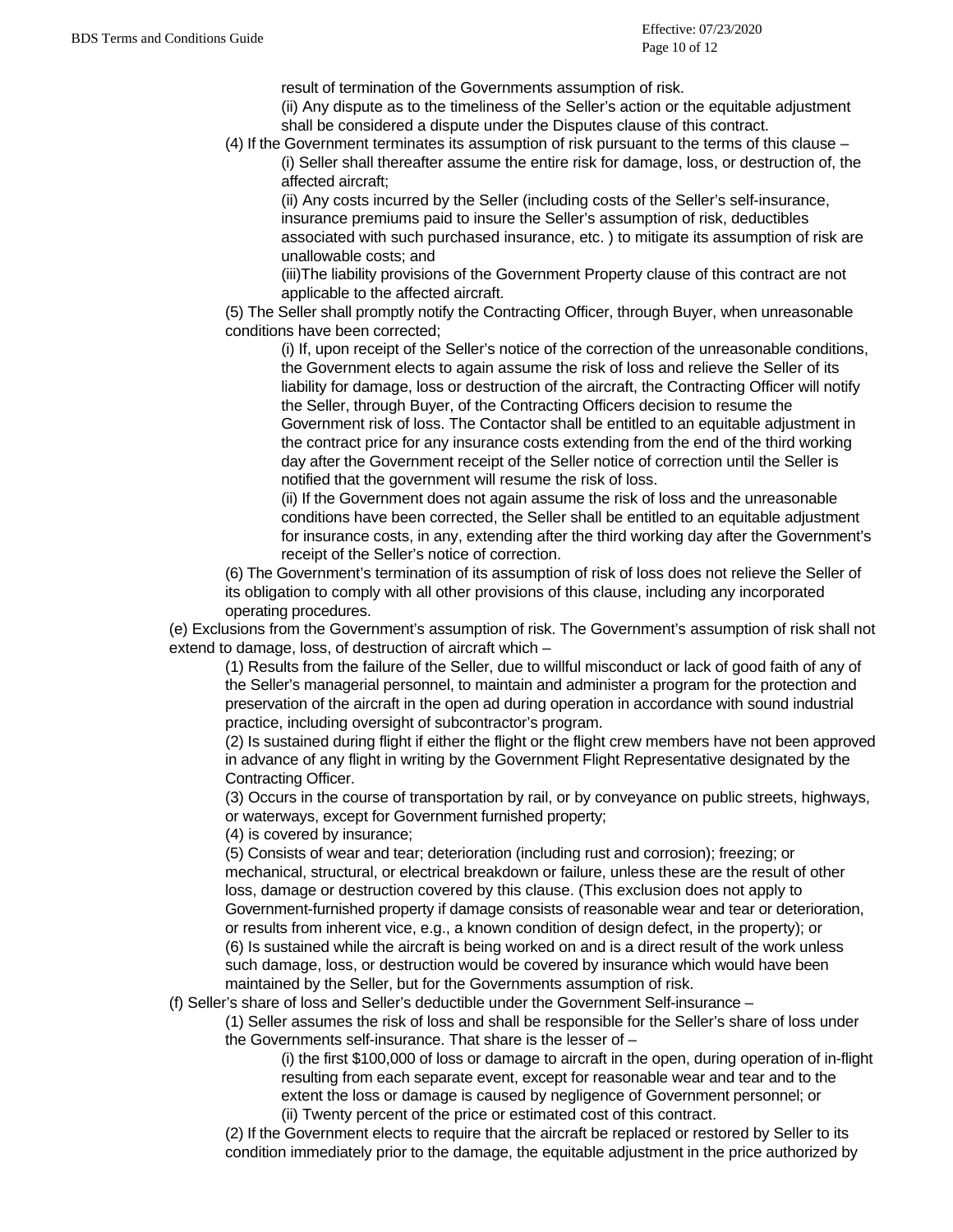paragraph (j) of this clause shall not include the dollar amount of the risk assumed by Seller. (3) In the event the Government does not elect repair or replacement, Seller agrees to credit the contract price or pay the Government, as directed by the Contracting Officer, the lesser of  $-$ 

(i) \$100,000;

(ii) Twenty percent of the price or estimated cost of this contract; or

(iii)The amount of loss.

(4) For task order and delivery order contracts, the Seller's share of the loss shall be the lesser of \$100,000 or twenty percent of the combine d price or total estimated cost of those orders issued to date to which the clause applies.

(5) The costs incurred by Seller for its share of the loss and for insuring against that loss are unallowable costs, including but not limited to –

(i) Seller's share of loss under the Government's self-insurance;

(ii) The costs of Seller's self-insurance;

(iii)The deductible for any Seller-purchased insurance;

(iv)Insurance premiums paid for Seller-purchased insurance, and

(v)Cost associated with determining, litigating and defending against Seller's liability.

(g) Subcontractor possession or control. Seller shall not be relieved from liability for damage, loss, or destruction of aircraft while such aircraft is in its possession or control of its subcontractors, except to the extent that the subcontract, with written approval of the Contracting Officer, provides for relief from each liability. In the absence of approval, the subcontract shall contain provisions requiring the return of aircraft in as good a condition as when received, except for reasonable wear and tear or for the utilization of the property in accordance with the provisions of this contract.

(h) Seller's exclusion of insurance costs. Seller warrants that the contract price does not and will not include, except as may be authorized in this clause, any charge or contingency reserve for insurance covering damage, loss, or destruction of aircraft while in the open, during operation, or in flight when the risk has been assumed by the Government including Sellers share of loss in this clause, even if assumption may be terminated for aircraft in the open.

(i) Procedures in the event of loss.

(1) In the event of damage, loss, or destruction of aircraft in the open, during operation, or in flight, Sellers shall take all reasonable steps to protect the aircraft from further damage, to separate damaged and undamaged aircraft and to put all aircraft in the best possible order. Except in cases covered by paragraph (f) (2) of this clause, Seller shall furnish to Buyer, a statement of -

(i) The damaged, lost, or destroyed aircraft;

(ii) The time and origin of the damage, loss or destruction;

(iii)All known interests in commingled property of which aircraft are a part; and

(iv)The insurance, if any, covering the interest of the commingled property.

(2) Buyer will make an equitable adjustment for expenditures made by the Seller in performing the obligations under this paragraph.

(j) Loss prior to delivery

(1) If prior to delivery and acceptance by the Government, aircraft is damaged, lost, or destroyed and the Government assumed the risk, the Government shall either –

(i) Require that the aircraft be replaced or restored by the Seller to the condition immediately prior to the damage, in which event the Contacting Officer will make an equitable adjustment in the contract price and the time for contract performance; or (ii) Terminate this contract with respect to the aircraft. Notwithstanding the provisions in any other termination clause under this contract, in the event of termination, Seller shall be paid the contract price for the aircraft (or, if applicable, any work to be performed on the aircraft) less any amount Buyer determines –

(A) It would have cost the Seller to complete the aircraft or any work to be performed on the aircraft) together with anticipated profit on uncompleted work; and

(B) Would be the value of the damaged aircraft or any salvage retained by the Seller.

(2) Buyer shall prescribe the manner of disposition of the damaged, lost, of destroyed aircraft, or any parts of the aircraft. If any additional costs of such disposition are incurred by the Seller, a further equitable adjustment will be made in the amount due the Seller. Failure of the parties to agree upon termination costs of an equitable adjustment with respect to any aircraft shall be considered a dispute under the Disputes clause.